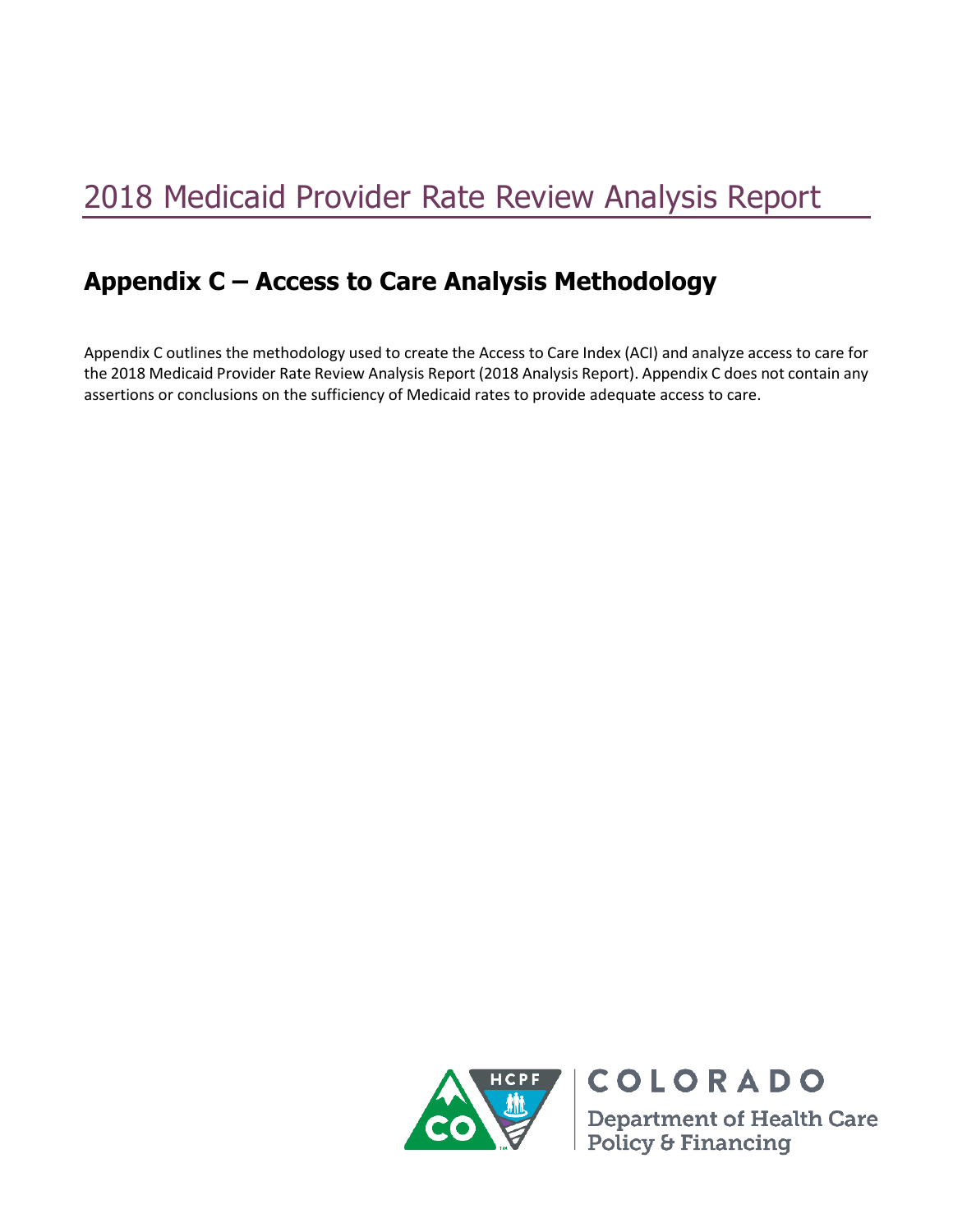## **Access to Care Index Methodology**

The Access to Care Index (ACI) is a method to standardize the access to care metrics across each service grouping. Standardization is necessary because the service groupings have inherently different utilization patterns, so it is expected and appropriate for one service grouping to have lower utilization than another. Comparing a penetration rate across service groupings without standardizing the results could lead to misleading results and inappropriate conclusions.

The ACI combines five access-related metrics:

- Penetration Rate the percent of full time-equivalent (FTE) members who used the service.<sup>1</sup>
	- o In the case of maternity services, it is a prenatal care rate the percent of women who delivered who received prenatal care.
- Distance the percent of the population that traveled within 30 miles to receive services (measured in a straight line from the geographic center of the utilizer's zip code to the geographic center of the provider's zip code).
- Member to Provider Ratio the ratio of FTE members compared to active providers.
- Active Provider Months the average number of months that providers billed Medicaid, displayed over a 24-month time frame.
- Panel Estimate the average number of members seen per rendering provider.

For each service grouping, and for each of the 21 Health Statistics Regions (regions), the Department attributed points for each metric. Points were then tallied to establish an overall score for each region, allowing the Department to evaluate regional variation across service groupings. For all metrics except distance, the Department assigned 20 points to regions in the top quartile, 15 points to regions in the second quartile, 10 points to regions in the third quartile, and 5 points to regions in the bottom quartile. For distance, points were assigned based on the percent of the population that traveled within 30 miles; 20 points were assigned to regions where this percent was above 90%, 15 points to regions between 80-90%, 10 points to regions between 70-80%, and 5 points to regions below 70%. While the total possible points a region could receive equals 100 points, no region received 20 points for all five metrics and no region was attributed 100 points.

#### **Interpreting Regional Performance**

The ACI combines metrics that attempt to capture a broad picture of access to these services, by measuring realized access (penetration rate and distance), potential access (member to provider ratio), and provider availability (panel estimates and active months). Combining them into an index allows the Department to gain a broader picture of access to care and provides a tool to determine where potential issues may exist. This allows the Department to focus follow-up efforts to specific regions. The ACI also helps indicate the source of potential issues (e.g., low utilization, low provider supply, etc.).

Regions in the top quartile of the ACI performed better on access metrics than other regions in the state, however, at this time, the ACI does not indicate how Medicaid client access to services in those regions compared to access for individuals with other insurance, or to the uninsured population. Conversely, regions in the bottom quartile of the ACI performed worse on the access metrics relative to other regions, however, this does not necessarily mean that there are access issues present in these regions. Additionally, administrative claims data alone do not provide

 $\overline{\phantom{a}}$ 



**Department of Health Care** Policy & Financing

**COLORADO** 

 $1$  FTE calculations are obtained from monthly enrollment files over a 12-month period. For example, if one client was enrolled for nine months and another client was enrolled for three months, together they qualify as one FTE.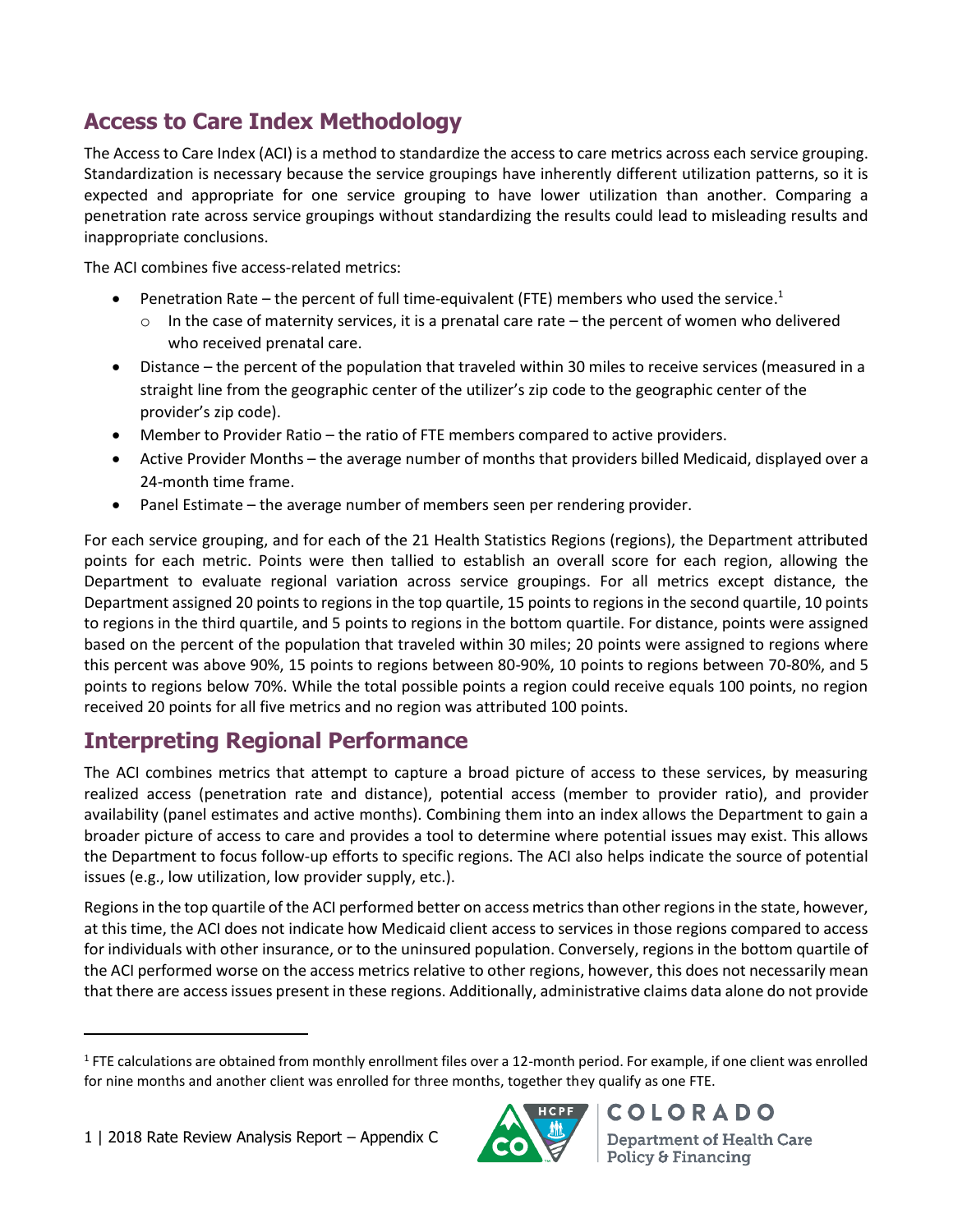information regarding clients who were unable to access services, or why it was difficult for them to access services, which limits the ACI in its ability to identify specific access issues and barriers to care. The Department is exploring how to leverage additional data sources, such as the All-Payers Claim Database, Colorado Division of Insurance (DOI) Network Adequacy Standards, and survey data, to compare utilization and other access metrics to other payers by geographic area.

It is also difficult for the Department to assess adequacy of service availability compared to other insurance types without applying standards for utilization and availability of services, such as minimum member to provider ratios or drive times and travel distances. The Department is continuing to explore the use of network adequacy standards developed by the Colorado Division of Insurance (DOI) for health benefit plan network adequacy filings for this purpose.

In an effort to align with the Colorado Division of Insurance (DOI), the Department referenced Colorado Insurance [Bulletin 4.90](https://www.colorado.gov/pacific/dora/node/94966) Network Adequacy Standards and Reporting Guidance for Health Benefit Plans. In this bulletin, DOI outlines standards and guidance for health benefit plan network adequacy filings, which serve as measurable requirements for adequate networks. Among wait times and provider to enrollee standards, there are geographic standards outlined for specialties across five geographic county types. The standards outline the maximum road travel distance of any enrollee within each region type for each specialty, the travel distances range from 5 to 140 miles. There are data limitations that prevent the Department from measuring distance in this precise manner:

- Client location is based on the zip code of client residence, not the client's actual home address.
- Provider location is based on the zip code of the billing provider ID location, not the actual location of the practice. In some instances, the rendering provider could be in a different location.
- Provider information is based only on active providers, not 'available' providers. While [provider](https://www.colorado.gov/pacific/hcpf/provider-enrollment)  [revalidation](https://www.colorado.gov/pacific/hcpf/provider-enrollment) was completed at the time of this analysis, the data reviewed came from the MMIS and did not have revalidated provider information. Therefore, the Department cannot determine if a client who travelled 45 miles to receive a service had any closer providers available. Future network adequacy analyses will be able to assess provider availability from enrolled providers.
- The analysis is based on health statistics regions, which do not align with the geographic county types outlined by CMS and DOI, as many regions have more than one county type within the region.

Because of these data limitations, the Department attempted to proxy the provider availability within a distance by calculating the metric for the entire population. The Department used 30 miles as the standard because it was reasonable for the entire state. To improve the ACI in future iterations, the Department will explore the possibility of using different mileage thresholds for urban and rural regions.

### **Evaluating Regional ACI Scores**

To identify regions for further research, the Department first identified regions with an ACI score of 50 or below. Because the ACI is relative (e.g., scores were assigned to regions based on how they compared to other regions), certain regions with lower ACI scores, upon closer inspection, were determined not to have potential access issues. Therefore, the Department refined the criteria for further evaluation to only include regions that scored 50 points or lower and had at least three metrics in the bottom quartile, which more accurately identified regions needing additional evaluation.<sup>2</sup>



**COLORADO Department of Health Care** Policy & Financing

 $\overline{\phantom{a}}$ <sup>2</sup> The only metric that was not stratified by quartiles was the distance metric. For this metric, regions where 70% or less of clients traveled within 30 miles to their provider qualified as the lowest and were attributed five points.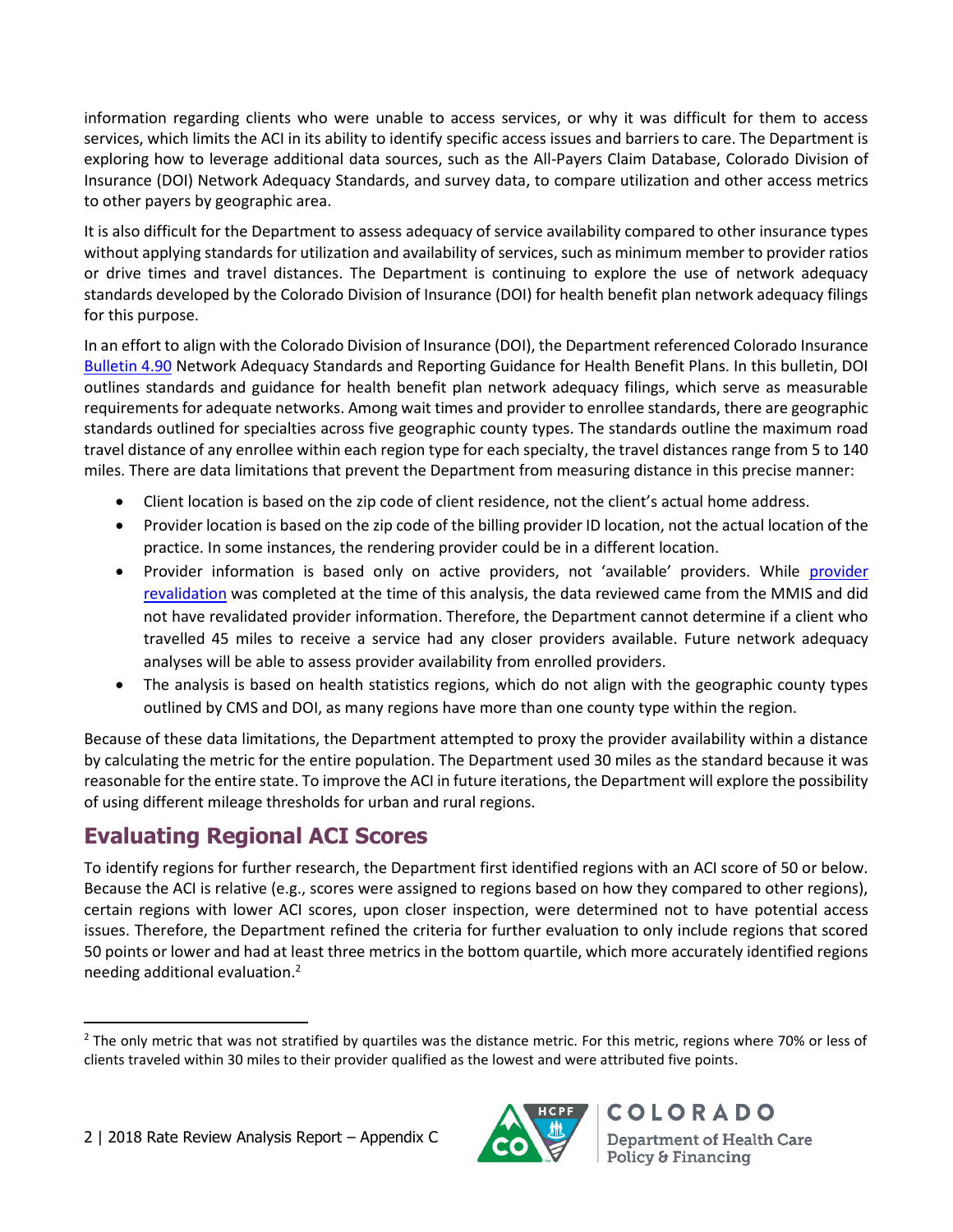For those regions identified using the criteria above, the following analysis was conducted to identify regions with potential access issues:

- Penetration rate if the metric was within one standard deviation of the statewide mean,<sup>3</sup> this was attributed to normal variation. For the purposes of this report, this metric trending up indicated improvement on the metric and this metric trending down indicated a decline on the metric. A decline in this metric may indicate potential access issues.
- Member-to-provider ratio if the metric was within one standard deviation of the statewide mean, this was attributed to normal variation. For the purposes of this report, this metric trending down indicated improvement on the metric and this metric trending up indicated a decline on the metric. A decline in this metric may indicate potential access issues.
- Percent of clients that traveled within 30 miles of the provider if the metric was within one standard deviation of the statewide mean, this was attributed to normal variation. For the purposes of this report, this metric trending up indicated improvement on the metric and this metric trending down indicated a decline on the metric.

Provider availability was determined using average active billing months and average panel size. For these two metrics, together referred to as "provider metrics", the following analysis was conducted:

- Average active billing months<sup>4</sup> the Department evaluated the number of providers located in a region. For the purposes of this report, increases in providers indicate an improvement in provider availability.
- Average panel estimate the Department evaluated the number of active providers located in a region. For the purposes of this report, increases in providers indicate an improvement in provider availability.

If there was improvement on all metrics the Department examined, the Department determined that the analysis did not indicate potential access issues. If there was a decline on any metric evaluated, the Department's analysis was inconclusive, and the Department identified other areas for research. Additionally, there were two instances where the Department evaluated a region with an ACI score of 50 or less and only two metrics in the lowest quartile: maternity services in region 6 and other physician services in region 9. Even though these regions did not meet the criteria for further investigation as outlined above, the Department chose to investigate further because at least one metric did not improve and there was a decline in the number of providers serving clients in the region.

#### **Data**

 $\overline{\phantom{a}}$ 

The access to care analyses are based on claims data from calendar year (CY) 2015 and 2016. Clients with dual Medicaid-Medicare enrollment were included, however, crossover claims (in which Medicare pays first and Medicaid is the payer of last resort) were excluded. References to the Medicaid population are full-time equivalent (FTE) calculations, based on member months, obtained in an enrollment table in the decision support system (DSS) called the Client Monthly Table.

Population categories were determined based on client program aid codes, which are indicative of how the client became eligible for Medicaid (e.g., pregnant woman, Home and Community-Based Elderly, Blind and Disabled, or

the procedure codes under review.



**COLORADO Department of Health Care** Policy & Financing

 $3$  When investigating the whether this metric, and any other metric, was within one standard deviation of the statewide Medicaid mean, the Department acknowledges that it is not able to determine if the statewide mean is sufficient currently. <sup>4</sup> Active providers are defined as any provider who billed Medicaid at least once between July 2014 and June 2016 for one of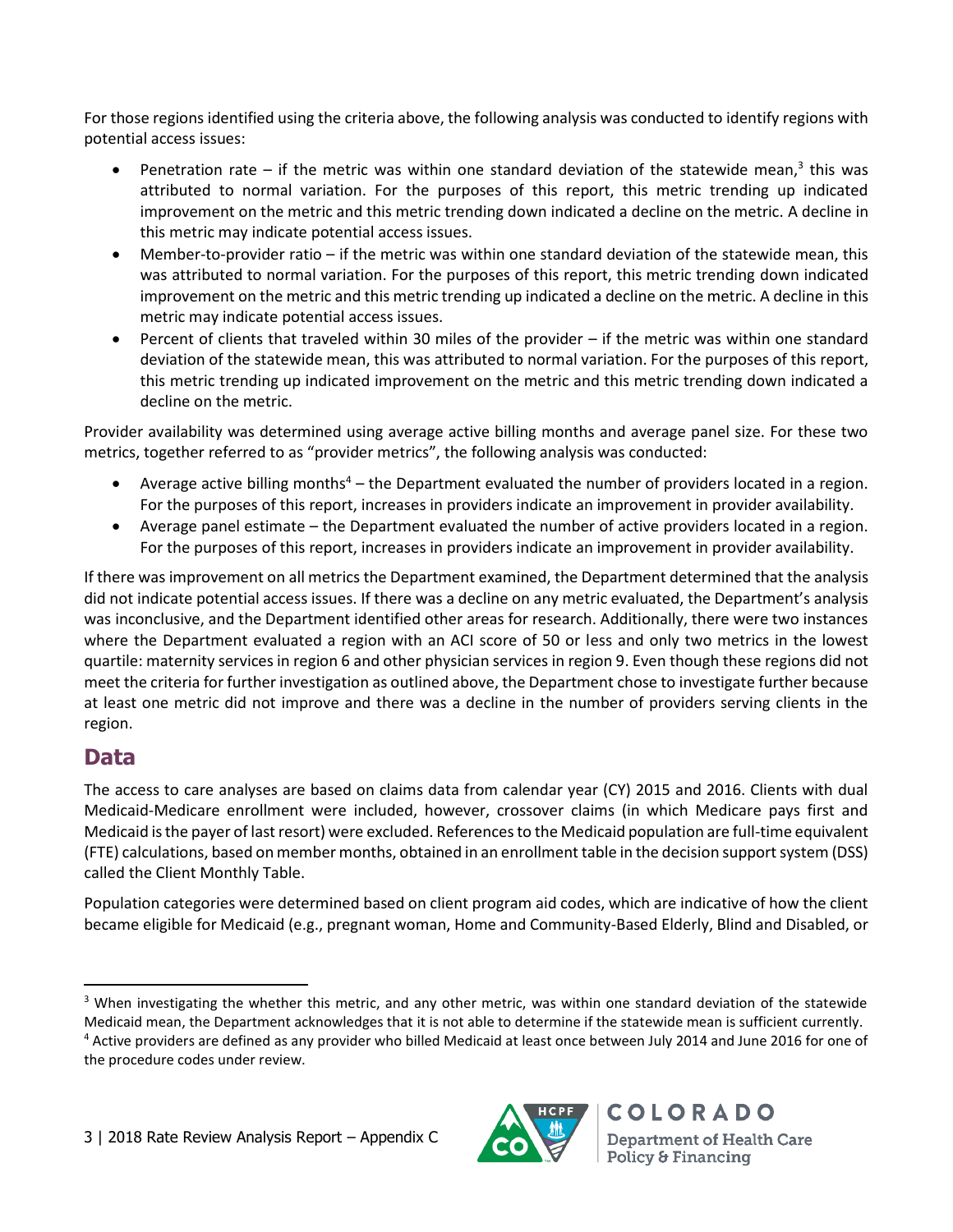Foster Care), and budget classifications that are used to determine the percentage of federal match. Clients sometimes move between categories based on various circumstances, such as changing income or increasing age.

Geographic information is not included on claims for clients with presumptive eligibility, therefore these clients have been removed from all geographic comparisons but remain in all other calculations.<sup>5</sup> Since the majority of presumptively eligible clients enroll after the first claim, most claims eventually map to the correct geographic region. For this reason, very few clients are entirely excluded. For all services, less than 0.17% of the service utilizer population was identified as presumptively eligible.

#### Additional Data Exclusions

Clients enrolled in the Child Health Plan *Plus* (CHP+) and clients enrolled in a managed care organization are excluded from the rate review access to care analyses. These clients are excluded because rates associated with service utilization are excluded from the rate review process. It is important to note these exclusions to better understand true service utilization. For each of these exclusions, the following information can provide context:<sup>6</sup>

- CHP+ In FY 2015-16, the average monthly caseload was approximately 51,041 children and 668 pregnant individuals were enrolled in CHP+. CHP+ services are available to clients statewide.
- Rocky Mountain Health Plans HMO In FY 2015-16, the average monthly caseload was approximately 35,356 individuals. Enrolled adults live in Garfield, Gunnison, Mesa, Montrose, Pitkin, and Rio Blanco Counties; those counties are in regions 10, 11, 12, and 19.
- Denver Health & Hospital Authority HMO In FY 2015-16, the average monthly caseload was approximately 70,103 individuals. Enrolled individuals live in Adams County (region 14), Arapahoe County (region 15), Denver County (region 20), and Jefferson County (region 21).
- Access Kaiser HMO In FY 2016-17, the average monthly caseload was approximately 22,316 individuals. Enrolled individuals live in Adams County (region 14), Arapahoe County (region 15), and Douglas County (region 3).

Additionally, certain claims were excluded, based on claim type or place of service, from the rate review access to care analyses because the rates associated with those payments are excluded from the rate review process. This includes claims for federally-qualified health centers(FQHCs) and rural health centers(RHCs), as well as the facility claims, referred to as UB-04 claims, for inpatient and outpatient hospitals. For these exclusions, the following maps can provide additional context regarding where clients may access services.<sup>7</sup>

 $\overline{\phantom{a}}$ 



**Department of Health Care** Policy & Financing

**COLORADO** 

<sup>&</sup>lt;sup>5</sup> For more information on presumptive eligibility, see the Department's **[Presumptive Eligibility](https://www.colorado.gov/pacific/hcpf/presumptive-eligibility)** webpage.

 $6$  Caseload data for CHP+, Rocky Mountain Health Plans HMO, and Denver Health & Hospital Authority HMO is pulled from the Department's [FY 2015-16 Medical Premiums Expenditure and Caseload Report.](https://www.colorado.gov/pacific/sites/default/files/2016%20June%20Joint%20Budget%20Committee%20Monthly%20Premiums%20Report%20.pdf) Caseload data for Access – Kaiser HMO, which began enrolling clients on January 1, 2016, is pulled from the following year's FY 2016-17 Medical Premiums [Expenditure and Caseload Report.](https://www.colorado.gov/pacific/sites/default/files/Joint%20Budget%20Committee%20Monthly%20Premiums%20Report%20June%202017.pdf)

 $^7$  FQHC, RHC, and hospital locations are billing provider locations, pulled from claims data spanning March 1, 2017 to December 31, 2017.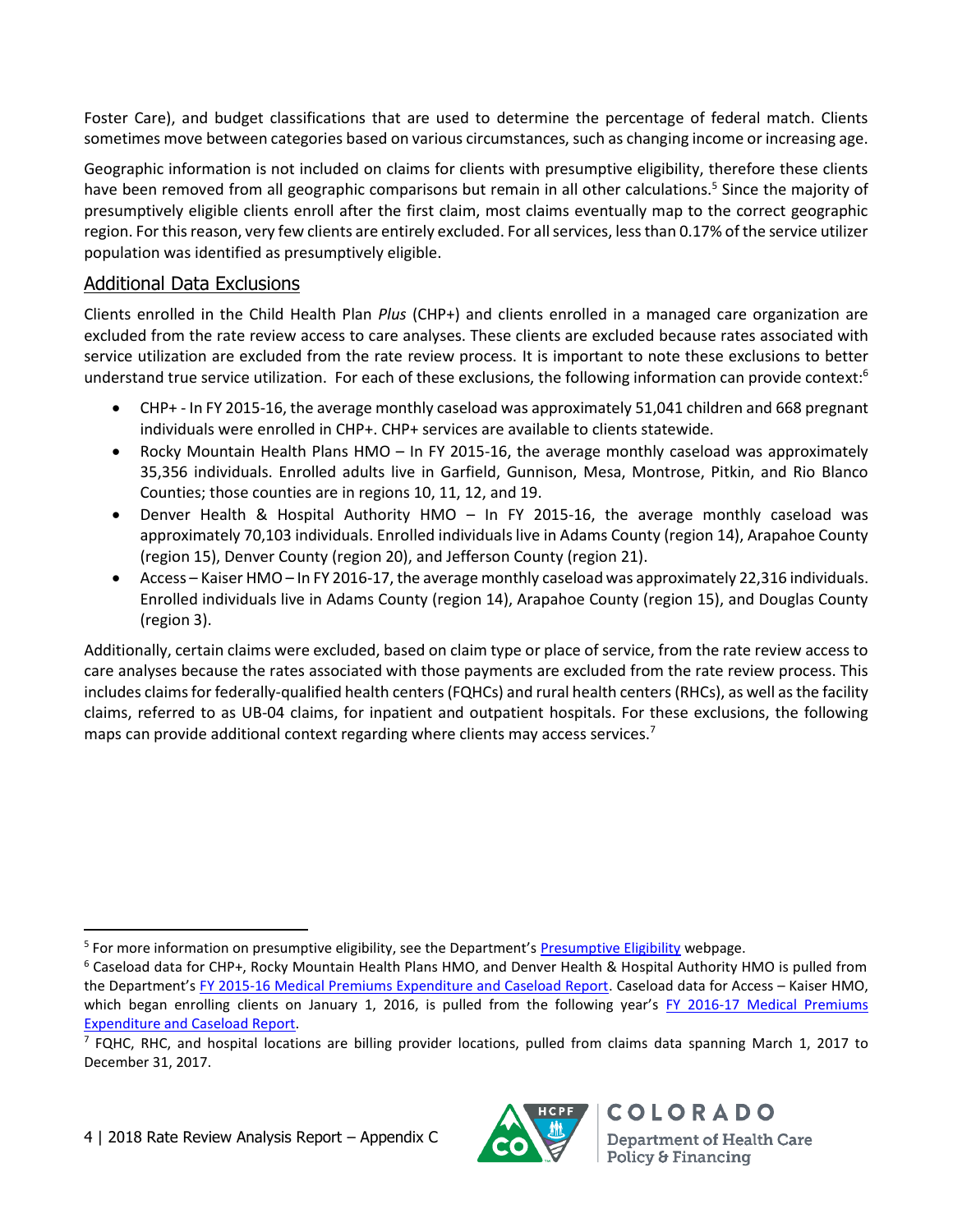

Colorado Federally Qualified Health Centers and Rural Health Clinics Location (2018)



COLORADO **Department of Health Care** Policy & Financing